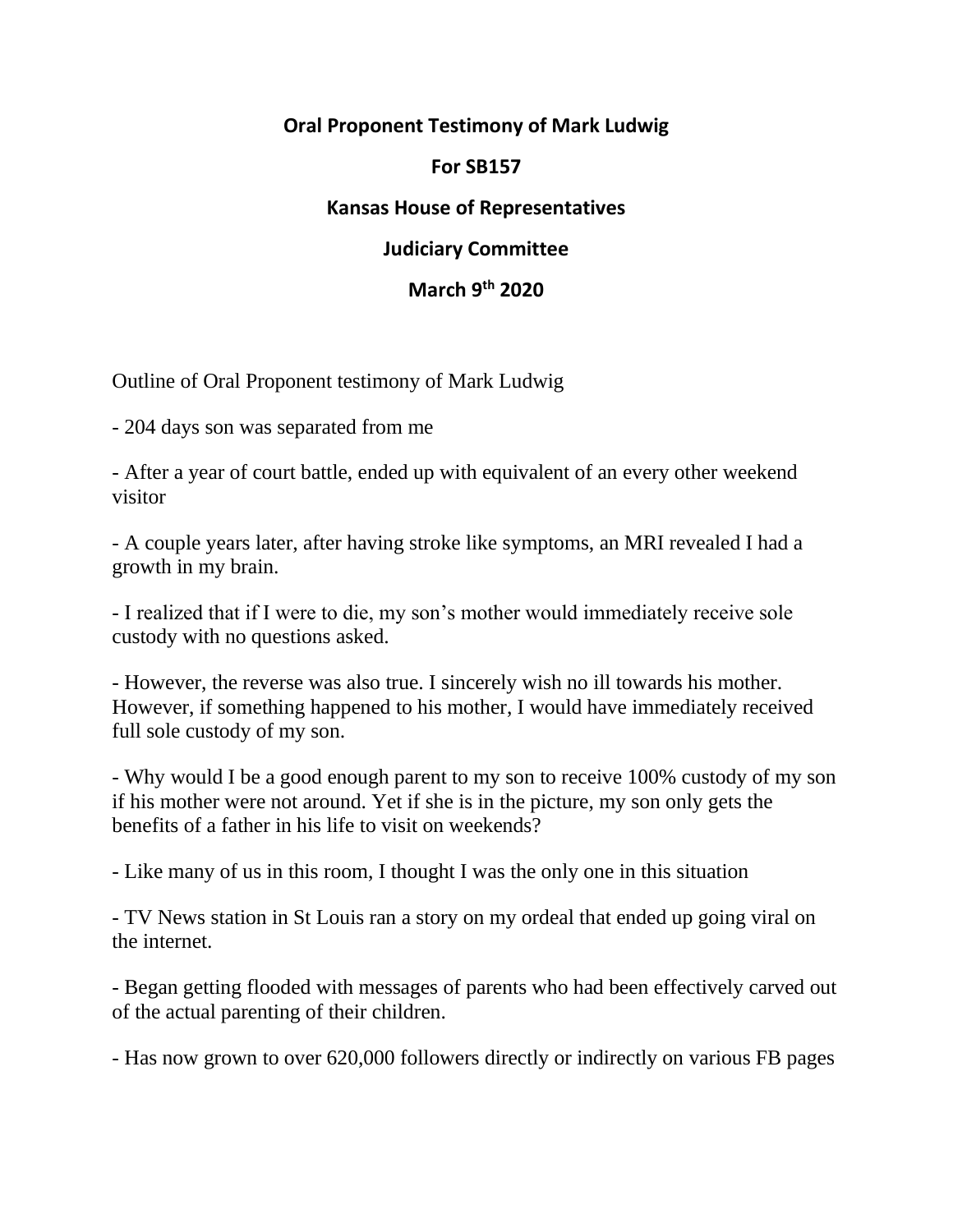- Started study research from books like The Boy Crisis by Dr Warren Farrell talking about the effects on children growing up without a father (although this issue affects both genders)

- Children in this situation are facing a dual trauma. The overwhelming majority don't know how to verbalize the confusion of either:

o Trauma 1 – Mom & Dad aren't together and I don't know why

o Trauma 2 – Why do I only get occasional visits with one parent. Don't they love me?

- Confusion of Superior/Inferior Parenting Roles

- The results of this confusion lead to statistics others have spoken about reflecting societal impacts of growing up without a parent: High School Dropout Rates, Incarceration Rates, Teen Pregnancy Rates, Behavioral Problems, Substance Abuse Problems, etc.

- Picture Military Reunion videos – child runs across basketball gym floor and jumps in arms of a parent who had been serving overseas

- Innate love deep inside children for both of their parents

- Why are states telling these children one parent is more important than the other?

- Why are we effectively ripping one of these parents out of a child's life?

- Children need the bonding experience of:

o Knowing both parents can care for them

o Doing homework with both of their parents

o Seeing both of their parents get them ready for school in the morning

o Seeing both parents in routine daily activity during the week vs Disneyland Dad on weekends

- How effective could an employee be who only showed up for work 4-6 days a month?

- How much could a child learn if they only showed up to school 4-6 days a month?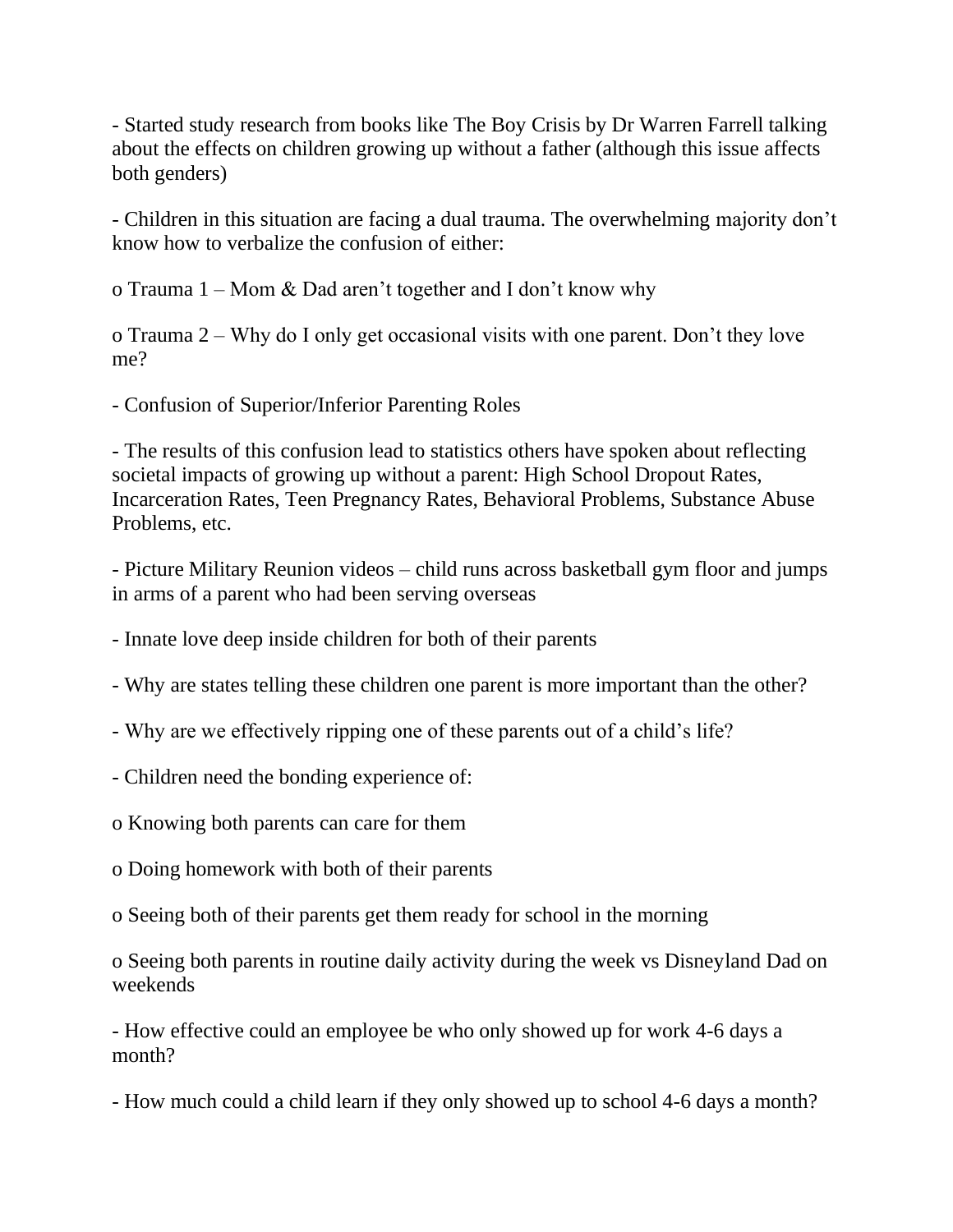- Isn't the raising of a child and a child's need to bond with both parents as important as a job or school?

- How can we expect one parent to be effective on 4-6 overnights a month?

- Only 2 groups of people who oppose this bill:

o Family Law Attorneys

o Domestic Violence Organizations

- Family Law Attorneys – vested interest in keeping an adversarial relationship in order to rack up billable hours.

o Try to spin it that parents are only wanting to get out of paying child support

o Think of this logic

o If you go from having a child 4 nights a month to having them 15 nights a month, don't your actual expenses increase?

o Why would a parent voluntarily spend \$15-30,000 in legal fees to increase the actual expenses they spend on their child?

o Fallacy of expenses anyway – there is a bedroom in both homes regardless of how often they are used.

o Realize, attorneys work for their client, not the child. Their job is to "win" for their client.

o On daily basis, followers tell me they didn't hate their spouse nearly as much until they met with an attorney who told them "On our state, you're not going to get 50/50. One of you will win, and one of you will lose. So unless you want to lose, you better start coming up with dirt to prove why you are the 'better' parent."

o Imagine if both parents know they had a high probability of getting 50/50 anyway and all the money from legal fees could be used as a college fund for the child?

- Domestic Violence Groups – Fair concern. None of us would want a child put in a situation where they could be harmed.

o But from a Due Process standpoint, how do you know until a case starts?